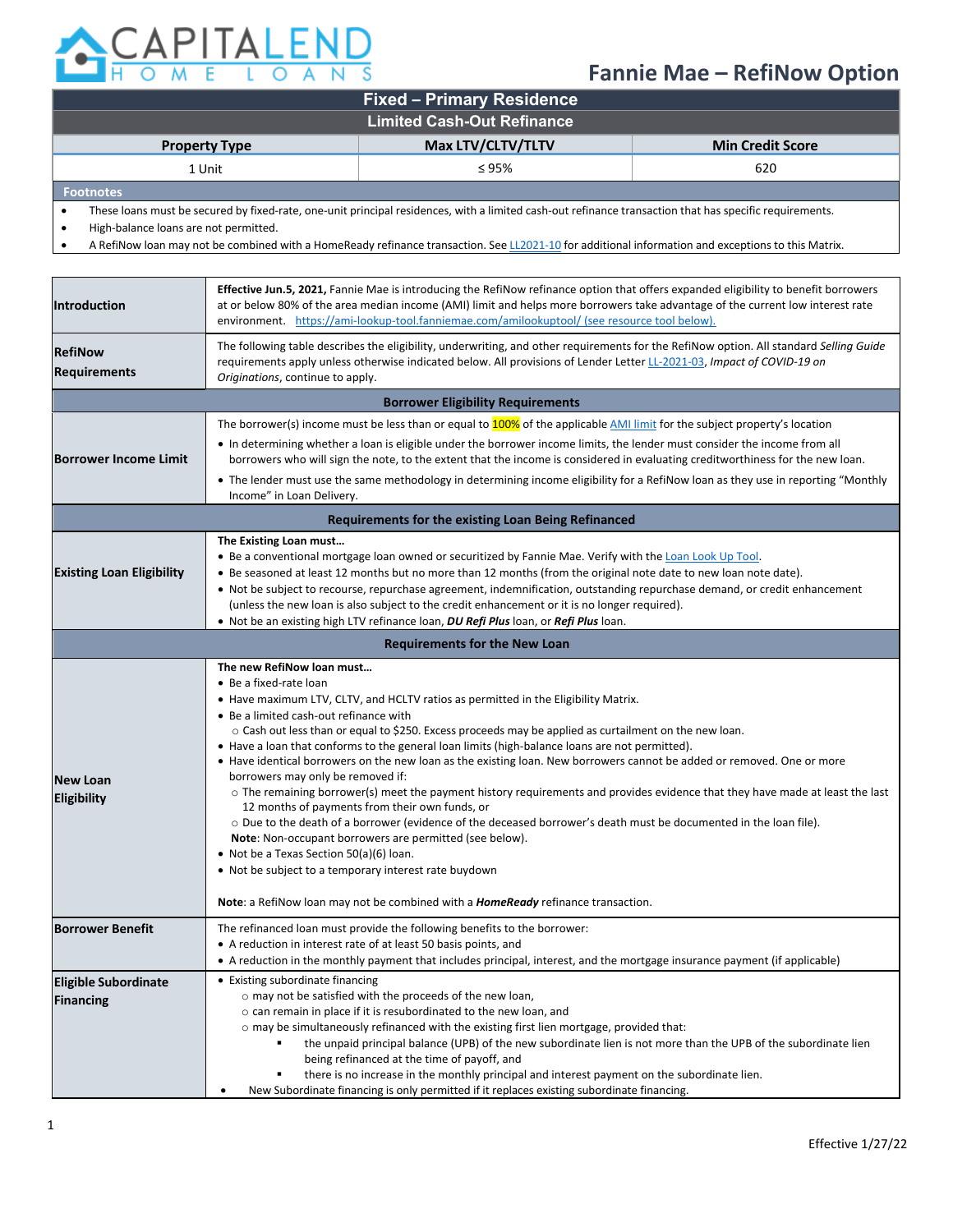## APITALEND

## **Fannie Mae – RefiNow Option**

| <b>Occupancy and Property</b><br><b>Types</b>                                                                                     | • The new loan must be secured by a one-unit principal residence.<br>• All eligible property types are permitted.<br>• All project review requirements will be waived for properties located in a condo, co-op or PUD project except that the lender must                                                                                                                                                                                                                                              |  |  |  |  |
|-----------------------------------------------------------------------------------------------------------------------------------|--------------------------------------------------------------------------------------------------------------------------------------------------------------------------------------------------------------------------------------------------------------------------------------------------------------------------------------------------------------------------------------------------------------------------------------------------------------------------------------------------------|--|--|--|--|
|                                                                                                                                   | confirm the project is not a condo or co-op hotel or motel, houseboat, timeshare or segmented ownership project. The lender must<br>also comply with the requirements of LL-2021-14, Temporary Requirements for Condo and Coop Projects. The lender must confirm<br>appropriate property and flood insurance is obtained.                                                                                                                                                                              |  |  |  |  |
| NOTE: The lender must have approval to deliver co-op share loans.<br>Underwriting and Documentation Requirements for the New Loan |                                                                                                                                                                                                                                                                                                                                                                                                                                                                                                        |  |  |  |  |
|                                                                                                                                   | • Loans may be underwritten with DU. DU will automate the identification of loan casefiles that appear to be eligible for RefiNow based                                                                                                                                                                                                                                                                                                                                                                |  |  |  |  |
| <b>Underwriting Method</b>                                                                                                        | on the borrower listed on the loan application, the property address, qualifying income, and several other factors. Refer to the<br>Release Notes for additional information.<br>• Manual underwriting may not be used.                                                                                                                                                                                                                                                                                |  |  |  |  |
| <b>Minimum Credit Score</b>                                                                                                       | • The loan must have a minimum representative credit score of 620. (The average median credit score policy does not apply.)                                                                                                                                                                                                                                                                                                                                                                            |  |  |  |  |
| and<br><b>Significant Derogatory</b>                                                                                              | • The borrower must comply with all applicable waiting periods following derogatory credit events in B3-5.3.-07, Significant Derogatory<br>Credit Events – Waiting Periods and Re-establishing Credit. (Exception: The LTV ratio limitation that applies to previous foreclosure is                                                                                                                                                                                                                    |  |  |  |  |
| <b>Credit</b>                                                                                                                     | not applicable – standard LTV ratios are permitted.)                                                                                                                                                                                                                                                                                                                                                                                                                                                   |  |  |  |  |
| <b>Payment History</b>                                                                                                            | For the loan being refinanced, the borrower cannot have had                                                                                                                                                                                                                                                                                                                                                                                                                                            |  |  |  |  |
| <b>Requirements</b>                                                                                                               | • Any 30-day mortgage delinquencies in the most recent six-month period, and<br>• No more than one 30-day delinquency in months 7 through 12.                                                                                                                                                                                                                                                                                                                                                          |  |  |  |  |
|                                                                                                                                   | If the borrower has missed payments due to a COVID-19 forbearance, and those payments have been resolved in accordance with                                                                                                                                                                                                                                                                                                                                                                            |  |  |  |  |
|                                                                                                                                   | the temporary eligibility requirements for purchase and refinance transactions in LL-2021-03, then the missed payments are not                                                                                                                                                                                                                                                                                                                                                                         |  |  |  |  |
|                                                                                                                                   | considered delinguencies for purposes of meeting these payment history requirements. This will apply for as long as the temporary<br>policies remain in effect.                                                                                                                                                                                                                                                                                                                                        |  |  |  |  |
| <b>Maximum DTI Ratio</b>                                                                                                          | The DTI Ratio must be less than or equal to 65%                                                                                                                                                                                                                                                                                                                                                                                                                                                        |  |  |  |  |
| <b>Non-occupant Borrowers</b>                                                                                                     | • Non-occupant borrowers are permitted.<br>• A maximum LTV, CLTV, and HCLTV ratio of 95% applies to loans underwritten with DU and manually (CLTV ratio may be up to 105%<br>when <b>Community Seconds</b> is being resubordinated).<br>• Manually underwritten loans are not subject to the occupying borrower DTI ratio of 43%.                                                                                                                                                                      |  |  |  |  |
|                                                                                                                                   | The following table describes the income documentation requirements.                                                                                                                                                                                                                                                                                                                                                                                                                                   |  |  |  |  |
|                                                                                                                                   | <b>Income Type</b><br><b>Minimum Documentation Requirements</b>                                                                                                                                                                                                                                                                                                                                                                                                                                        |  |  |  |  |
|                                                                                                                                   | Base Pay (non-variable)<br>The borrower's year-to-date paystub dated no earlier than 30 days prior to the loan<br>application date. See Selling Guide B3-3.1-02, Standards for Employment<br>Documentation.                                                                                                                                                                                                                                                                                            |  |  |  |  |
|                                                                                                                                   | Base Pay (variable)<br>The borrower's year-to-date paystub and W2 covering the most recent one-year                                                                                                                                                                                                                                                                                                                                                                                                    |  |  |  |  |
|                                                                                                                                   | Tip, Bonus, Overtime<br>period. See also B3-3.1-02.<br><b>Income Commission</b><br>Income                                                                                                                                                                                                                                                                                                                                                                                                              |  |  |  |  |
|                                                                                                                                   | Military Leave and Earnings Statement<br>Military Income                                                                                                                                                                                                                                                                                                                                                                                                                                               |  |  |  |  |
| <b>Documentation</b>                                                                                                              | One year personal and business tax returns, unless the terms to waive business tax<br>Self-employment<br>returns are met in accordance with the Selling Guide                                                                                                                                                                                                                                                                                                                                          |  |  |  |  |
| <b>Requirements</b>                                                                                                               | Alimony, Child Support, or<br>Copy of divorce decree, separation agreement, court order or equivalent                                                                                                                                                                                                                                                                                                                                                                                                  |  |  |  |  |
|                                                                                                                                   | Separate Maintenance<br>documentation, and one month documentation of receipt                                                                                                                                                                                                                                                                                                                                                                                                                          |  |  |  |  |
|                                                                                                                                   | All Other Eligible Income<br>Standard Selling Guide requirements apply<br><b>Types</b>                                                                                                                                                                                                                                                                                                                                                                                                                 |  |  |  |  |
|                                                                                                                                   | The following additional documentation requirements apply:                                                                                                                                                                                                                                                                                                                                                                                                                                             |  |  |  |  |
|                                                                                                                                   | • Verbal verification of employment (employment or self-employment) is required in accordance with the Selling<br>Guide.                                                                                                                                                                                                                                                                                                                                                                               |  |  |  |  |
|                                                                                                                                   | • Verification of funds to close are required. Acceptable asset documentation includes one recent statement                                                                                                                                                                                                                                                                                                                                                                                            |  |  |  |  |
|                                                                                                                                   | (monthly, quarterly, or annual) showing asset balance.<br>• Verification and consideration of recurring alimony and child support payments as a liability, if applicable, are                                                                                                                                                                                                                                                                                                                          |  |  |  |  |
|                                                                                                                                   | required. Acceptable documentation includes a copy of the divorce decree, separation agreement, court order, or                                                                                                                                                                                                                                                                                                                                                                                        |  |  |  |  |
|                                                                                                                                   | equivalent documentation confirming the amount of the obligation.                                                                                                                                                                                                                                                                                                                                                                                                                                      |  |  |  |  |
|                                                                                                                                   | <b>Collateral Requirements</b>                                                                                                                                                                                                                                                                                                                                                                                                                                                                         |  |  |  |  |
| <b>Property valuation</b>                                                                                                         | • Standard property valuation requirements for an appraisal waiver or appraisal apply.<br>• A \$500 credit will be provided to the lender at the time the loan is purchased if an appraisal was obtained for the transaction. The<br>lender must pass the credit to the borrower.<br>NOTE: The appraisal credit will be applied based on the delivery of Special Feature Code (SFC) 868 and data in the Loan<br>$\circ$<br>Delivery file that indicates an appraisal was obtained for the transaction. |  |  |  |  |